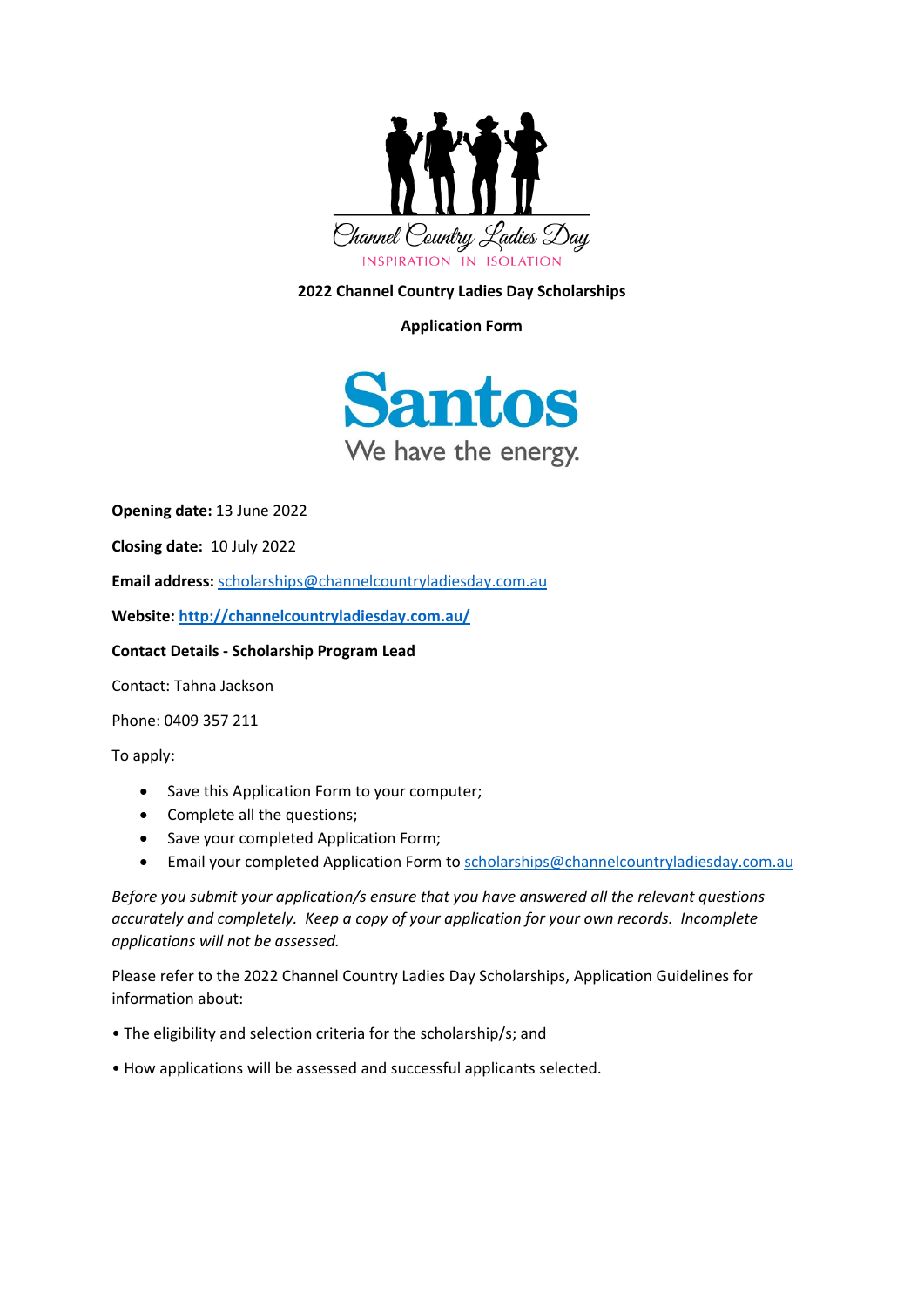## **SECTION A: PERSONAL AND CONTACT DETAILS OF NOMINATOR**

*If your contact details change after you have submitted your application, inform the scholarships programme lead so that your application information can be updated.*

| <b>Nominator details</b>                   |  |  |
|--------------------------------------------|--|--|
| Title                                      |  |  |
| <b>Family Name</b>                         |  |  |
| Given Name/s                               |  |  |
| <b>Contact details and mailing address</b> |  |  |
| Mobile Phone                               |  |  |
| Email                                      |  |  |
| <b>Postal Address</b>                      |  |  |
| Suburb/town                                |  |  |
| State                                      |  |  |
| Postcode                                   |  |  |

| <b>Employment/Professional details</b>         |  |  |
|------------------------------------------------|--|--|
| <b>Current Employer</b>                        |  |  |
| Location of<br>employment and<br>area serviced |  |  |

| How did you become aware of the CCLD scholarships 2022?                                 |  |  |
|-----------------------------------------------------------------------------------------|--|--|
| i.e. CCLD website,                                                                      |  |  |
| word of mouth or                                                                        |  |  |
| other (please                                                                           |  |  |
| specify)                                                                                |  |  |
| Would you help your nominee if she was successful to assist us in ensuring the greatest |  |  |
| likelihood of her accepting the scholarship?                                            |  |  |
| Yes<br>No                                                                               |  |  |
| Do you want to remain anonymous?                                                        |  |  |
| Yes<br>No                                                                               |  |  |
| Are you nominating yourself?                                                            |  |  |
| Yes<br>No                                                                               |  |  |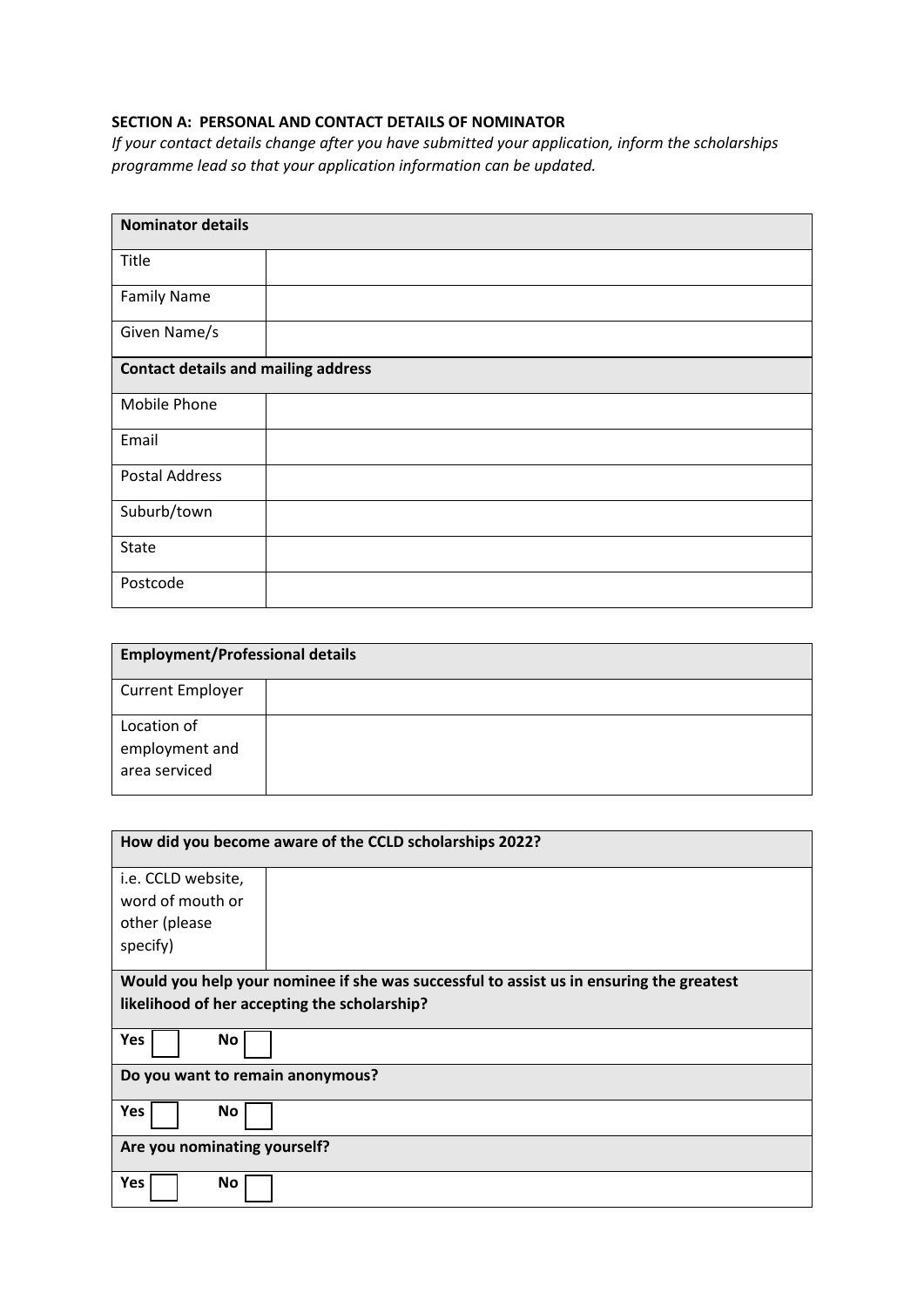#### **SECTION B: PERSONAL AND CONTACT DETAILS OF NOMINEE**

| Nominee's details (please fill out to the best of your ability) |  |  |  |
|-----------------------------------------------------------------|--|--|--|
| Details are the same as above, I am nominating myself           |  |  |  |
| Title                                                           |  |  |  |
| Family name                                                     |  |  |  |
| Given Name/s                                                    |  |  |  |
| <b>Contact details and mailing address</b>                      |  |  |  |
| Mobile Phone                                                    |  |  |  |
| Email                                                           |  |  |  |
| <b>Postal Address</b>                                           |  |  |  |
| Suburb/town                                                     |  |  |  |
| <b>State</b>                                                    |  |  |  |
| Postcode                                                        |  |  |  |